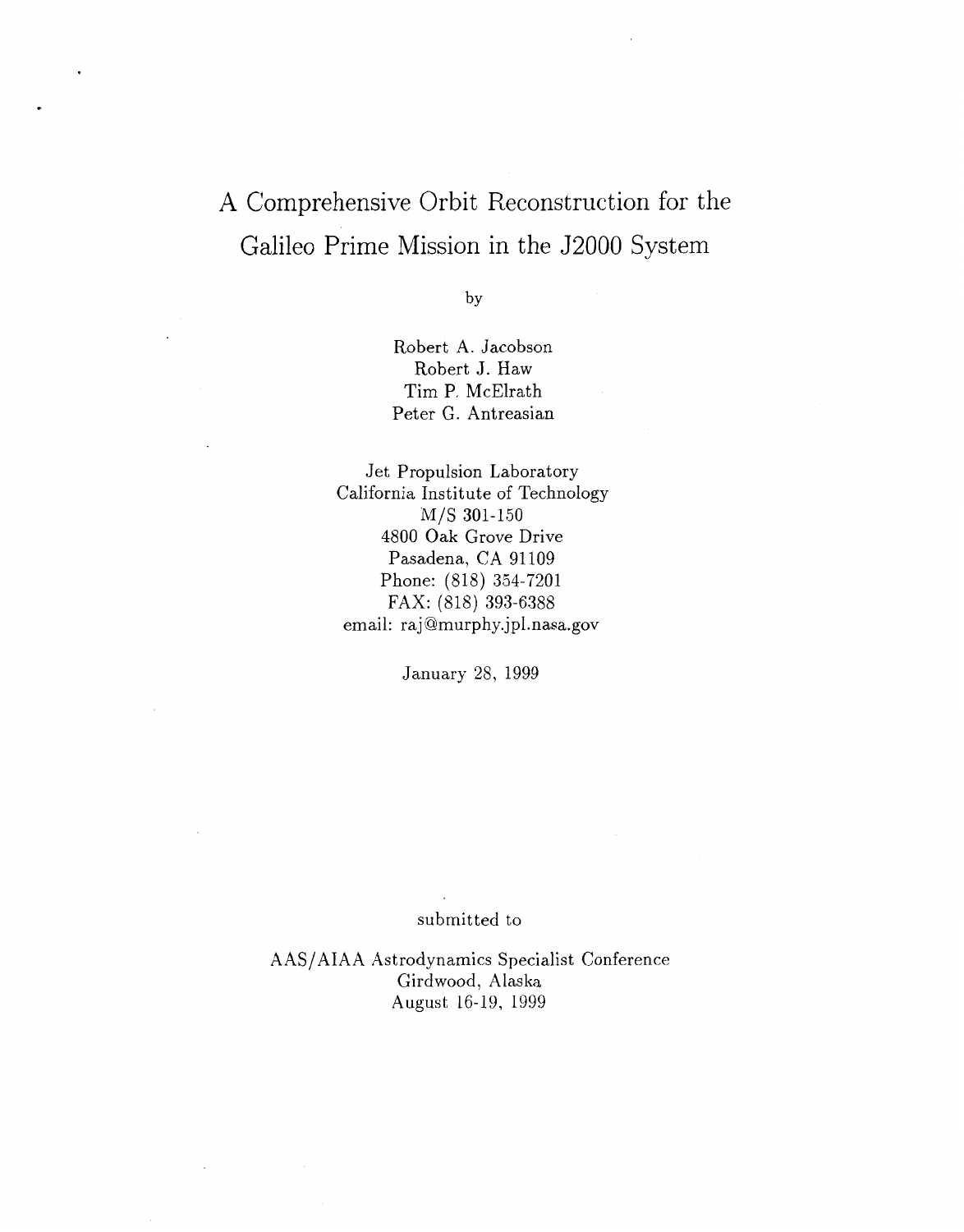The Galileo spacecraft arrived at Jupiter in December of 1995 to begin an orbital tour of the Jovian system. The objective of the tour was the up close study of the planet, its satellites, and its magnetosphere. The spacecraft completed its 11 orbit prime mission in November of 1997' having had 16 successful close encounters with the Galilean satellites (including two prior to Jupiter orbit insertion). Galileo continues to operate and will have made an additional 10 orbits of Jupiter by the date of this Conference. Earlier papers (Antreasian *et al.* 1997, Haw *et al.* 1997) discuss the determination of the spacecraft orbit in support of mission operations from arrival at Jupiter through the first 9 orbits. In this paper we re-examine those earlier orbits and extend the analysis through orbit 12, the first orbit of the Galileo Europa Mission (GEM). Table 1 summarizes the geometry of the satellite encounters on each of those orbits. The objective of our work is the reconstruction of the spacecraft trajectory together with the development of a consistent set of ephemerides for the Galilean satellites. As a necessary byproduct of the reconstruction we determine improved values for the Jovian system gravitational parameters and for the Jupiter pole orientation angles. Our preliminary analyses have already led to many of the results reported in the scientific literature (Anderson *et al.* 1998a; Anderson *et al.* 1998b; Anderson *et al.* 1998c; Jacobson 1998).

Unlike the Galileo Navigation Team which operates in the EME-1950 coordinate system, we elected to work in the (J2000) International Celestial Reference Frame (ICRF), the reference frame of the current JPL planetary and satellite ephemerides as well as the standard frame of the international astronomical and planetary science community. Use of this frame permits more precise modelling of the spacecraft and satellite observations. Moreover, it is the frame of choice for all other operational JPL missions and will probably be the frame for future missions for some time. Consequently, our adoption of the ICRF will facilitate the combination of our results with any obtained from future missions (e.g. the proposed Europa Orbiter mission). In addition, our results may be used by the science community without need of a reference frame conversion.

To determine the orbits of the spacecraft and satellites we adjusted parameters in the dynamical model of their motions to obtain a fit to observations. The motion model includes gravitational dynamics (attractions of the satellites, Jupiter, the Sun, and other solar system planets) which affect both the spacecraft and satellites and non-gravitational dynamics (solar radiation pressure and thrusting maneuvers) which affect only the spacecraft. The fundamental adjustable parameters included:

- *0* epoch position and velocity of the spacecraft and each Galilean satellite
- *0* GM's of the planetary system and the Galilean satellites
- gravitational harmonics of the planet and Galilean satellites
- *0* Jupiter pole orientation angles
- specular and diffuse reflectivities in the spacecraft solar radiation pressure model
- $\bullet$  thrust magnitude and direction for large spacecraft maneuvers
- *0* impulsive velocity changes for small spacecraft maneuvers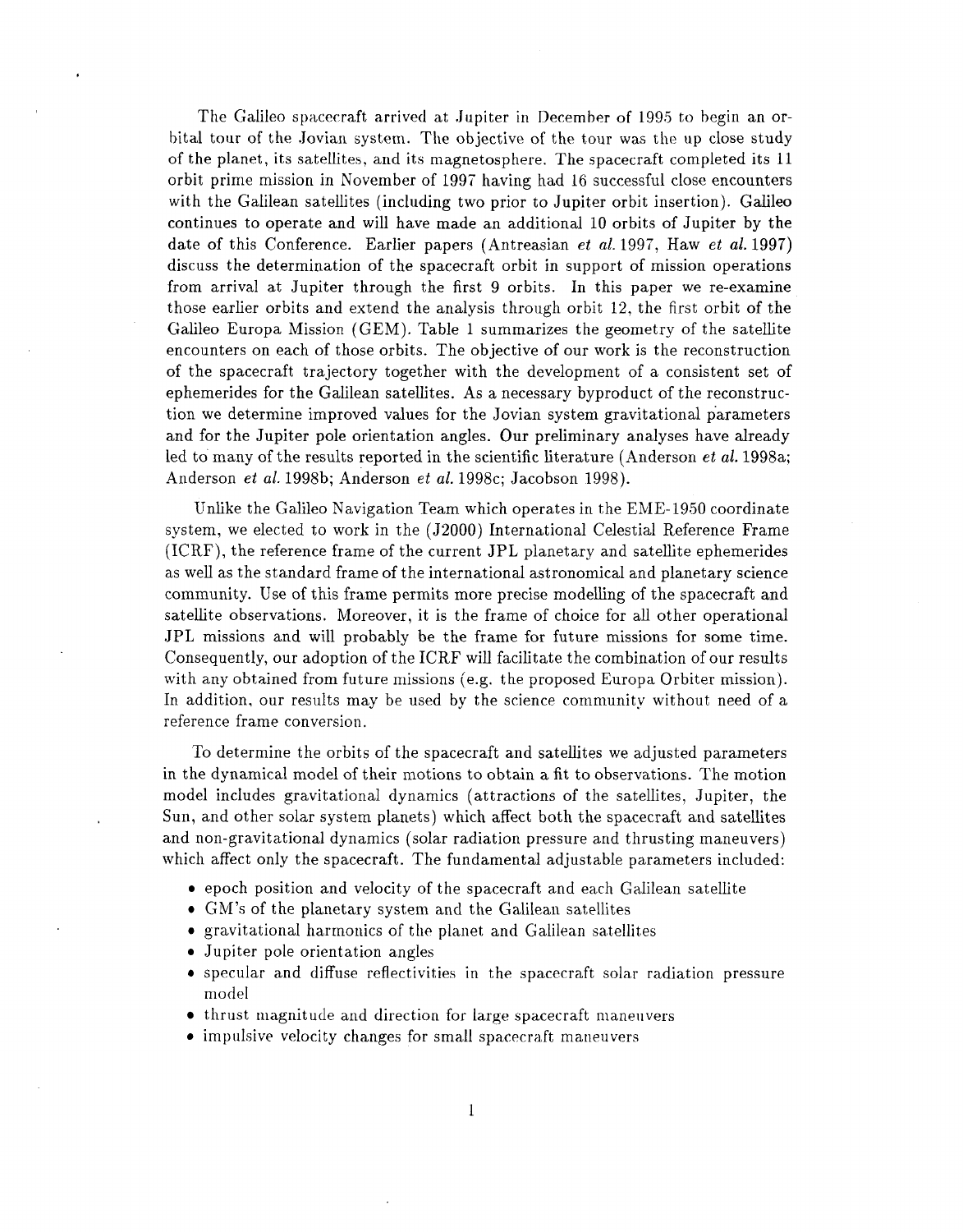The model was fit to the following observations:

- *0* spacecraft Doppler tracking
- *0* spacecraft very-long baseline interferometry (VLBI)
- *0* spacecraft radio occultations
- *0* spacecraft optical navigation imaging
- *0* satellite photometric Earthbased astrometry
- *0* satellite CCD Earthbased astrometry
- *0* satellite mutual events (mutual eclipses and occultations)
- *0* satellite eclipse timings (eclipses by Jupiter)
- *0* satellite positions from the Voyager spacecraft

The Galileo optical navigation data, originally referenced to EME-1950 system, were modified; the reference star locations were replaced with J2000 positions from the Hipparcos and Tycho catalogs (fortunately the stars appeared in at least one of these catalogs). The new positions are the best available J2000 positions of the stars. In order to obtain an adequate fit to the observations we also had to adjust a number of parameters in the observation model. These included:

- *0* one-way Doppler bias and drift
- *0* station dependent two-way and three-way Doppler biases
- *0* day and night ionosphere delays
- *0* spacecraft camera pointing

We processed the Galileo spacecraft data for each orbit separately, i.e., we determined an epoch state vector for each. The orbits for the most part extended from one Jupiter apoapsis to the next. In order to force a degree of continuity between the orbits, we imposed an equality constraint, in a least squares sense, on the spacecraft positions at the beginning and end times of each orbit. Orbit 0 (the Io encounter) is disjoint from the other orbits as we made no attempt to account for the Jupiter orbit insertion maneuver. The Io encounter is included because it provides significant information on Io's orbit and gravity field.

The paper provides a detailed discussion of our observation processing and its outcome. We examine the quality of the fit to the observations, and we give the values of the parameters in our reconstructed dynamical model and their uncertainties. Also we compare our reconstructed orbits to the orbits determined during mission operations and our gravitational parameters to those appearing in the scientific literature.

## **Acknowledgement**

The research described in this paper was performed at the Jet Propulsion Laboratory, California. Institute of Technology, under contract with the National Aeronautics and Space Administration.